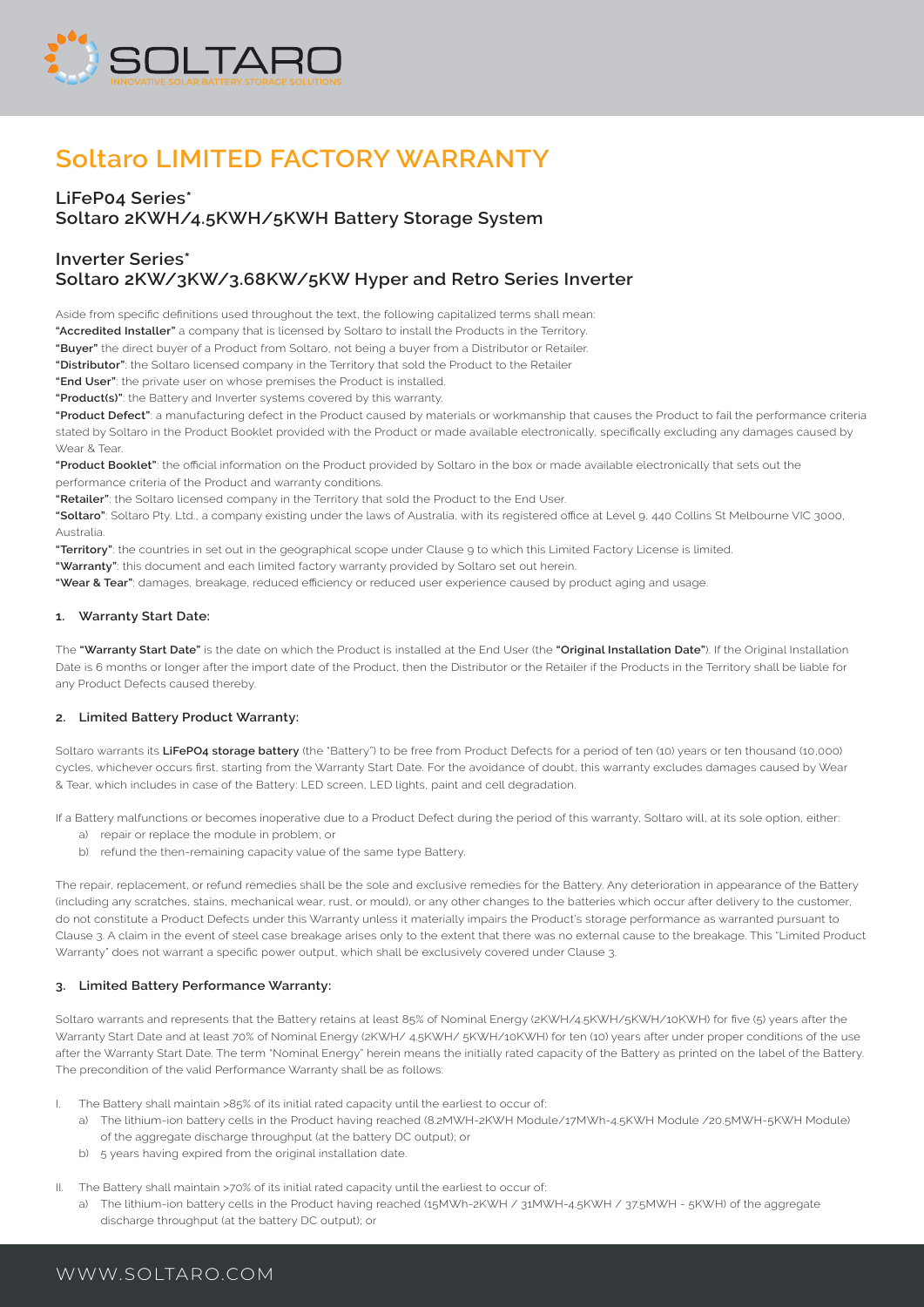

b) 10 years having expired from the original installation date

During measurement of the Battery's capacity,

- (i) the ambient temperature of the Battery shall not below 0°C or exceed 40°C; and
- (ii) power shall be discharged by the Battery at 0.5C of nominal power, as measured at the 48V DC link, with 90% depth of discharge

If the performance of the Batteries tested by the third party which is appointed or accepted by Soltaro under standard test conditions does not meet the above rated capacity levels within the specified warranty period, and proves that the power loss is caused by Soltaro exclusively, then upon accepting and confirming the proof from customer, Soltaro will, at its sole option make up such loss in power by either:

- a) providing additional batteries to the customer; or
- b) refunding the then remaining capacity price equivalent to the additional batteries.

The remedies set forth in this Clause 3 are the sole and exclusive performance remedies provided on the Battery and it does not cover Product Defects, which shall be exclusively covered under Clause 1.

# **4. Limited Inverter Product Warranty:**

The Soltaro provides a further Warranty on Product Defects of the following Products for ten (10) years:

- Soltaro hybrid inverter: HYPER-2000, HYPER-3000, HYPER-3680, HYPER-4600, HYPER-5000; and
- Soltaro retrofit inverter: RETRO-2000, RETRO-3000, RETRO-3680, RETRO-4600, RETRO-5000 (each an **"Inverter"**)

The Warranty covers the costs incurred for repairs and/or replacement parts of each Inverter during the defined warranty period as part of, and in accordance with, the conditions stipulated herein from the date the warranty period begins. For the avoidance of doubt, this warranty excludes damages caused by Wear & Tear, which includes in case of the Inverter, without limitation: LED screen, LED lights and paint.

If an Inverter malfunctions or becomes inoperative due to a Product Defect during the period of this warranty, Soltaro will, at its sole option, either:

- a) repair or replace the malfunctioning Inverter, or
- b) refund proportional to the then-remaining warranty life of the malfunctioning Inverter.

The repair, replacement, or refund remedies shall be the sole and exclusive remedies provided for the Inverter. Any deterioration in appearance of the Inverter (including any scratches, stains, mechanical wear, rust, or mould), or any other changes to the Inverter which occur after delivery to the customer, do not constitute a Product Defect under this Warranty unless it materially impairs the Product's function. If Soltaro elects to repair or replace the Product, Soltaro may, at its option, use new and/or reconditioned parts or products of original or improved design.

#### **5. Off-grid Usage**

Usage of any Product in a location, configuration or set-up that results in it not being consistently connected to the power grid shall be considered **"Off-grid Usage"**. Usage in these circumstances results in a greater wear & tear of the Products, especially for usage in remote, very hot or cold conditions. Furthermore, specific configurations are needed to accommodate the lack of a connection to the power grid. It is mandatory to use at least **two 5 KWH batteries** in most Off-grid Usage household systems. Further requirements may apply depending on the circumstances and power needs. The End User needs to discuss the discuss the specifics of the Off-grid Usage with the Retailer. Soltaro can provide general guidance, but not specific advice for the Off-grid Usage of the Products.

Any Off-grid Usage limits the applicable Warranty to a maximum of 5 years.

# **6. Continued Warranty**

If Soltaro repairs or replaces a Product, the Warranty continues on the repaired or replacement Product for the remainder of the original warranty period or 90 days from the date of receipt of Soltaro's return shipment of the repaired or replacement product, whichever is later. The continuing Warranty covers a replacement unit, but does not include labour costs related to (1) un-installing the Product or (2) if applicable, re-installing a repaired or replacement Product.

# **7. Parts Only Warranty**

Unless specifically agreed to by Soltaro, no replacement will be provided for the entire Product. In each case, only the defective parts are replaced and the original Product is sent back. Soltaro is not liable for damages caused to the exterior of the Product caused by installation, transport or handling.

### **8. Service Products/Parts**

Replacement products/parts are able to be used as new or refurbished condition which performance is equal to or higher than defective Products and guaranteed by Soltaro. In the event a Defective Product is not available in the market anymore, then Soltaro, at its option, may replace it with different kind of Product with equivalent functions and performances or refund the remaining annually depreciated value of the purchase price of the Products during Warranty Term according to the Compensation Scheme set out below.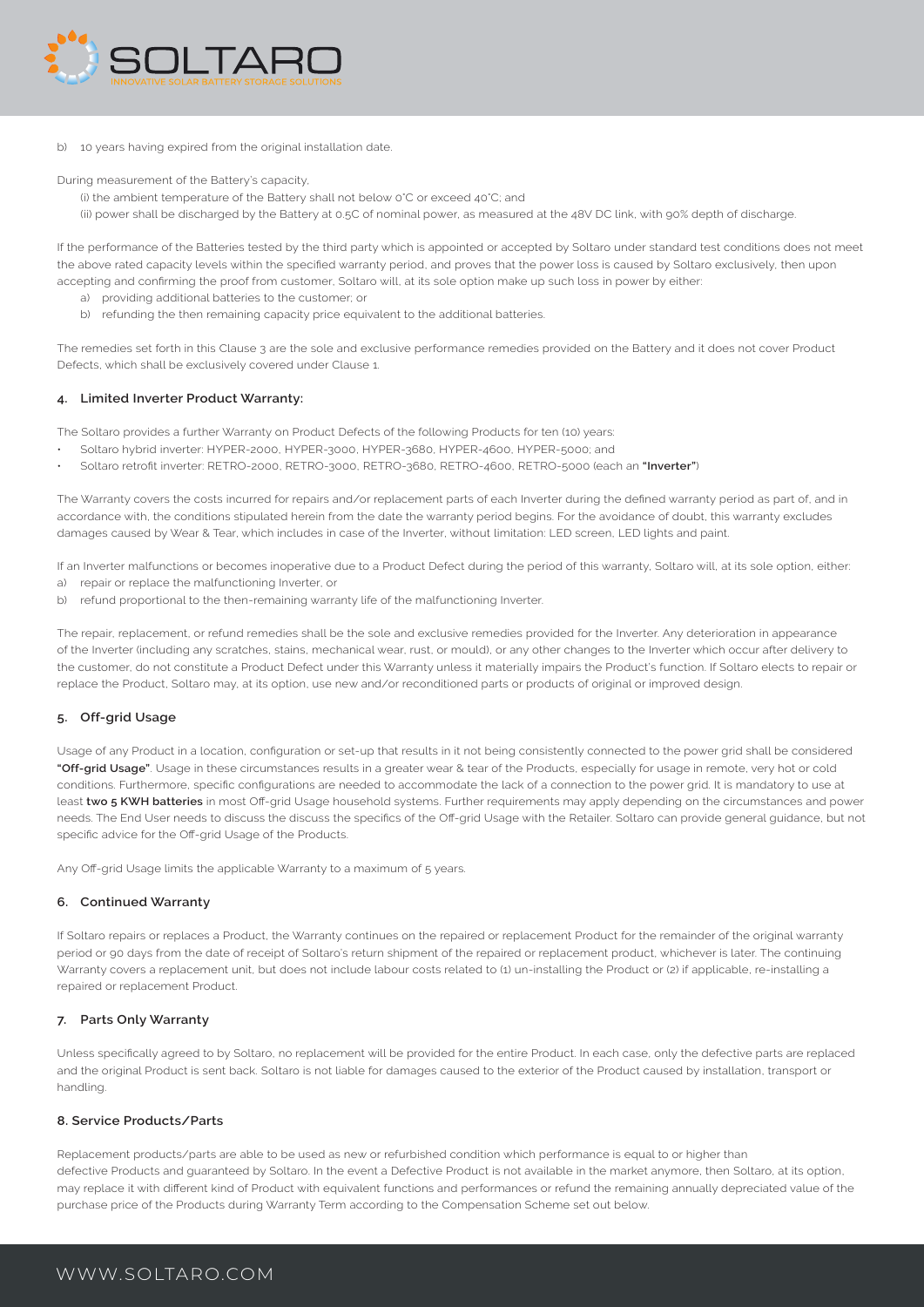

#### **- Compensation Scheme –**

| Time duration within Warranty Term               | Compensation as percentage of the purchase price* |
|--------------------------------------------------|---------------------------------------------------|
| from the initial installation date to 24th month | 100%                                              |
| from 25th to 36th month                          | 72%                                               |
| from 37th to 48th month                          | 58%                                               |
| from 49th to 60th month                          | 44%                                               |
| from 61st to 72nd month                          | 30%                                               |
| from 73rd to 84th month                          | 16%                                               |
| from 85th to 96th month                          | 6%                                                |
| from 97th to 108th month                         | 4%                                                |
| from 109th to 120th month                        | 2%                                                |
| from the 121st month onwards                     | Warranty is expired                               |

\*The purchase price mentioned hereinabove means the list price actually paid by the Buyer for the purchase.

#### **9. Licensed Installation Required**

Each Product needs to be installed by an Accredited Installer in accordance with the Soltaro installation guidelines (the "Installation Guidelines"). Any damages to a Product that is not installed by a Accredited Installer shall be deemed to be caused by the incorrect installation, subject to credible evidence provided by the End User that shows that the damages are indeed caused by a Product Defect.

## **10. Geographic Scope of Application**:

The Warranty applies only to Products installed in certain countries where we have approved our Products for installation, including:

- European Countries: UK, the Republic of Ireland, Italy, France, Germany, the Netherlands, Switzerland, and Spain;
- Australia and New Zealand; and
- South Africa.

#### **11. Non-Independent Warranties:**

The End User has the right to pursue claims under each of the Limited Factory Warranties set for the above; provided, however, that claims arising under multiple limited warranties from a single incident, then if Soltaro provides any solution as set forth above to such incident, Soltaro shall be deemed to have resolved all applicable warranty claims arising from such incident.

## **12. Exclusion for failure to connect the Product on www.soltaro.com**

In order to provide the Warranty for the full period, Soltaro needs to be able to monitor and update certain Products remotely via its firmware and upgrades thereto. This monitoring requires that, within three (3) months of the Original Installation Date, the Product and its serial number is:

- registered by the user via the Product Registration Link at https://soltaro.com/product-registration: AND
	- registered by the user on the Soltaro Monitoring Portal.

Following registration, the Product needs to be continuously connected to the internet, with only brief interruptions. If, at the time a problem arises, the Product is not connected to the internet, and this cannot be immediately remedied, then the Product must be sent to Soltaro's warranty centre for the cost and expense of the user.

If the registration is not completed within three (3) months of the Original Installation Date, or if the Product is not connected to the Soltaro Monitoring Portal for more than 30 days, Soltaro can only provide the following Warranties:

- 1. Limited Battery Product Warranty: five (5) years following the Original Installation Date, or 5,000 cycles, whichever occurs first;
- 2. Limited Battery Performance Warranty: five (5) years following the Original Installation Date
- 3. Limited Inverter Product Warranty: five (5) years following the Original Installation Date.

Please note that the monitoring and upgrades may interrupt the operation of the Product briefly. By installing the Product and connecting it to the internet, the user consents to Soltaro updating and monitoring the Product remotely from time to time, without further notice.

#### **13. Warranty Exclusions:**

The Warranty does not cover damages that occur due to:

- Connection of the Products to any other electrical appliances either directly or indirectly, unless this connection is specifically approved by Soltaro;
- Any downtime of the Product for whatever reason, including due to a Product Defect;
- Products that have been misused, neglected, tampered with, altered, or otherwise damaged, either internally or externally;
- Products that have been improperly installed, operated, handled or used, including use under conditions for which the Product was not designed, use in an unsuitable environment, or use in a manner contrary to the User Manual or applicable laws or regulations;
- Products that have been subjected to fire, water, generalized corrosion, biological infestations, acts of nature, or input voltage that creates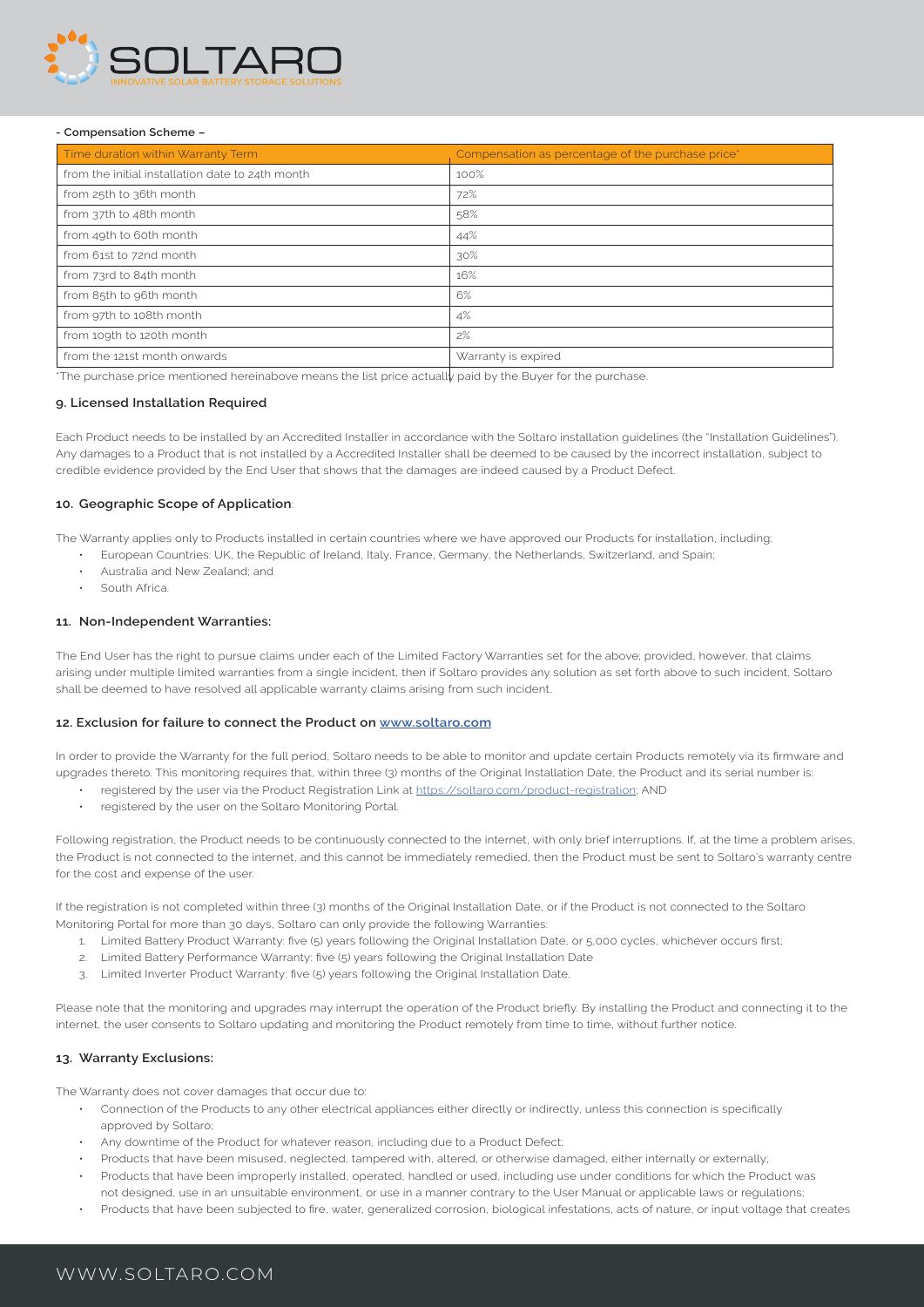

operating conditions beyond the maximum or minimum limits listed in the Products specifications, including high input voltage from generators or lightning strikes;

- Products that have been subjected to incidental or consequential damage caused by defects of other components of the system;
- Products where the original identification markings (including trademark or serial number) of such Products have been defaced, altered, or removed;
- Products for which the Trip Point with either pre-loaded or pre-set functions has been altered, and such alteration of the Trip Point causes the Product to malfunction, fail, or fail to optimally performance;
- The Warranty does not cover cosmetic, technical or design defects, or shortcomings which do not materially influence or affect energy production or degrade form, fit, or function of the Products;
- The Warranty does not cover costs related to the removal, installation or troubleshooting of the owner's electrical systems; and
- The Warranty does not extend beyond the original cost of the Products.

Soltaro may reject the claim if it has not been fully paid for the Product or under its supply/sale contract with the distributor at the time of the claim.

# **14. Procedure of Warranty:**

The owner of the defected Product must notify Soltaro of a Product Defect within the defined warranty period (including any valid Warranty Extension). The owner must connect the Product to the Soltaro portal, allow it to be checked by the Soltaro technical team and submit certain documents including, but not limited to, Product Booklet and the purchasing invoice, which must include the serial number of the Product. In case of difficulties to connect the system, the owner shall contact the Accredited Installer that installed the Product or the Retailer that sold the Product to require them to connect the system and allow the technical review by Soltaro to take place. No warranty is approved before this technical review via the Soltaro portal can take place.

These Limited Factory Warranties shall not be applied to the modules which in Soltaro's sole judgment have been subjected to:

- Improper installation, application, maintenance or alternation by companies who are not licensed by Soltaro or which do not strictly follow the manufacturer's "Installation Manual";
- Use on mobile (non-stationary) units or in marine application or extreme thermal environment or other abnormal environment (such as acid rain, salt, chemical substances or other pollution) or extremely rapid change of surroundings, corrosion, oxidation;
- Power failure, electrical spikes or surges, lighting, flood, fire, accidental breakage and other external factors;
- Damage caused by the improper storage condition of customer;
- Misuse, abuse, neglect, vandalism or accident;
- The type or serial number of the Products has been altered, removed or made illegible without written authorization from Soltaro;
- The components in the construction based on which the Products are mounted are defective; and
- Other events beyond Soltaro's control.

#### **15. No Transportation or Inspection Cost Compensation**

Soltaro has agreed with each Retailer to conditional compensation Products with defects that are covered by this Warranty. That compensation arrangement includes, but is not limited to: i) transport costs and ii) inspection costs. The End User needs to either: 1) have the Retailer handle the transport of the Product to the Soltaro service centre, or inspection of the Product on-site, or 2) claim its compensation of transport costs from the Retailer. Soltaro does not offer or consider separate or additional compensation of transport cost to the End User.

Any remaining costs or expenses for returning the Products to Soltaro or its authorized agents and authorized distributors, or costs associated with installation, removal, analysis, re-installation of the inverters, or customs clearance, that are not compensated by the Retailer, shall be borne by the End User.

#### **16. Limitation on Use**

None of the Products is intended for use as a primary or backup power source for life-support systems, other medical equipment, or any other use where Product failure could lead to injury to persons or loss of life or catastrophic property damage. To the extent permitted by law, Soltaro disclaims any and all liability arising out of any such use of the Product. Soltaro reserves the right to refuse to service any Product used for these purposes and disclaims any and all liability arising out of Soltaro's refusal to service Products in such circumstances.

#### **17. Limitation of Warranty Scope:**

The Limited Factory Warranties set forth herein are expressly in lieu of and exclude all other expressed or implied warranties, including but not limited to warranties of merchantability, warranties of fitness for particular purpose, use, or application, warranties of non-infringement of third party rights, including, but not limited to, intellectual property rights, and all other obligations or liabilities on the part of Soltaro unless such other warranties, obligations or liabilities are expressly approved by Soltaro's Chief Executive Officer by signature. Unless prohibited by local laws or regulations, Soltaro shall have no responsibility or liability whatsoever for injury or damage to any natural persons or any tangible property, or for other loss or injury resulting from any cause whatsoever arising out of or related to the module itself, including, without limitation, any defects in the Products, or from use or installation. Under no circumstances shall Soltaro be liable for incidental, consequential or special damages, such as damages caused by the downtime of a Product, whatever the cause is, even if Soltaro is provided prior notice of such damages. Loss of use, loss of profits, loss of production, and loss of revenues are therefore specifically but without limitation excluded. Soltaro's aggregate liability, if any, in damages or otherwise, shall not exceed the invoice value as paid by the customer for one single Product.

# WWW.SOLTARO.COM